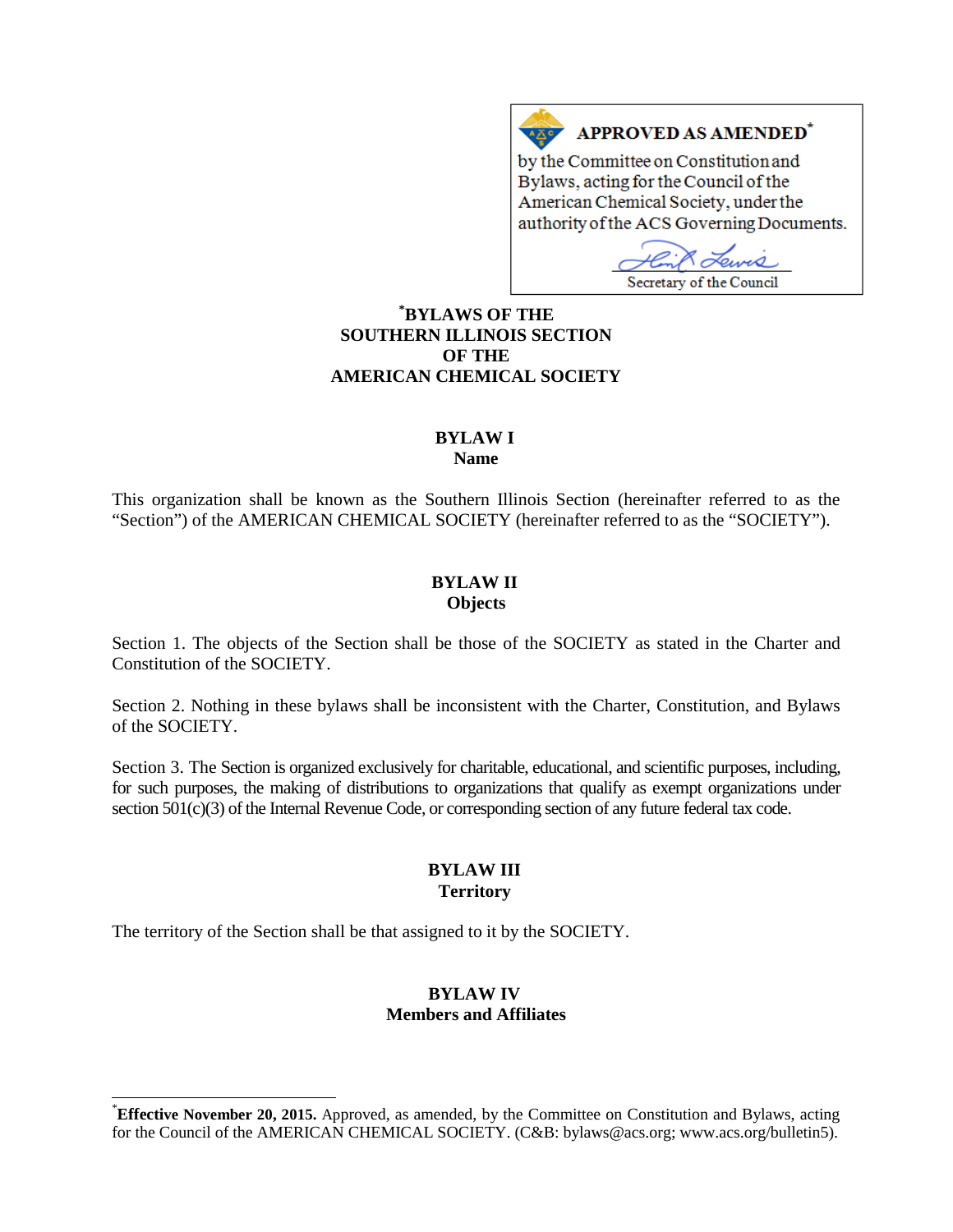Section 1. The rolls of the Section shall include those members and Society Affiliates of the SOCIETY residing within the territory of the Section provided that any exceptions to this rule shall be made in conformity with the Constitution and Bylaws of the SOCIETY.

Section 2. The Section may have Local Section Affiliates as authorized in the Constitution and Bylaws of the SOCIETY. A Local Section Affiliate shall retain affiliate status only so long as payment is made of Local Section Affiliate dues of not less than two dollars (\$2.00) per annum.

Section 3. Members and affiliates shall have such rights and privileges as are accorded them by the Constitution and Bylaws of the SOCIETY and the bylaws of the Section.

Section 4. STUDENT MEMBERS may not serve as Councilors, Alternate Councilors, or Temporary Substitute Councilors.

Section 5. Neither a Society Affiliate nor a Local Section Affiliate may vote for or hold an elective position or vote on Articles of Incorporation or bylaws of the Section. A Society Affiliate may not serve as a voting member of the Executive Committee; a Local Section Affiliate may not serve as a member of the Executive Committee. Society Affiliates may be appointed as committee chairs.

#### **BYLAW V Officers, Executive Committee, and Councilors**

Section 1. The officers of the Section shall be MEMBERS of the SOCIETY and the Section and shall consist of the Chair, Chair-Elect, Secretary, and Treasurer. The Secretary and Treasurer positions may be held by the same person.

Section 2. The Executive Committee shall be the governing body of the Section and as such shall have full power to conduct, manage, and direct the business and affairs of the Section in accordance with the Constitution and Bylaws of the SOCIETY and these bylaws. The Executive Committee shall consist of the officers of the Section, the Immediate Past Chair, the Councilors, and the Alternate Councilors.

Section 3. The duties of the officers shall be such as usually pertain to their offices, together with those required by these bylaws, by the Constitution and Bylaws of the SOCIETY, and such other duties as may be assigned to them from time to time by the Executive Committee.

- a. The duties of the Chair shall be to preside at meetings of the Executive Committee, to carry into effect the decisions and recommendations of that Committee, to preside at business meetings of the Section, to appoint all committee chairs and committee members, except as stated elsewhere in these bylaws, and to carry out the duties required by the Constitution and Bylaws of the SOCIETY.
- b. The duties of the Chair-Elect shall be to assist the Chair with the direction and management of the Section. In the absence of the Chair, the duties of the office shall devolve upon the Chair-Elect.
- c. The duties of the Secretary shall be to keep a record of the minutes of the meetings of the Section and of the Executive Committee, to maintain a list of members and affiliates, to send to members and affiliates such notices as the business of the Section may require, to submit a report to the Section at its annual meeting, and to carry out the duties required by the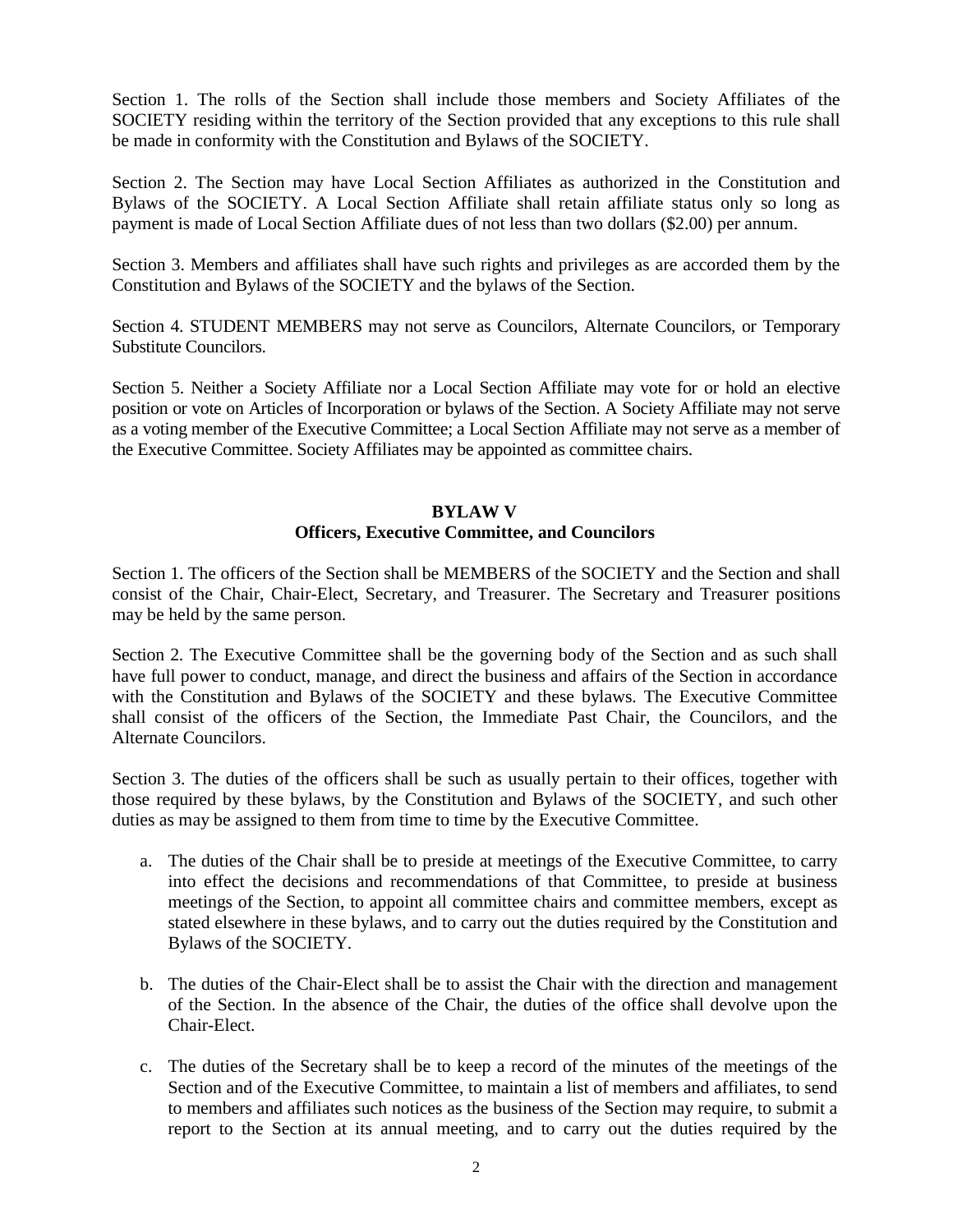Constitution and Bylaws of the SOCIETY and elsewhere in these bylaws. The term of office shall be for one year; reelection is permissible.

d. The Treasurer shall have charge of the funds of the Section, keep an accurate record of all receipts and disbursements, receive dues, and make those disbursements approved by the Executive Committee. The Treasurer shall render an account of all transactions and of the financial condition of the Section to the Executive Committee at times set by the Committee, and shall submit such reports as are required by the Constitution and Bylaws of the SOCIETY. The term of office shall be for one year; reelection is permissible.

Section 4. Vacancies

- a. In the event of a vacancy in the office of Chair, the Chair-Elect shall assume the duties of Chair for the remainder of the term. In such case, the person moving into the position of Chair shall also hold that position during the normal year as Chair as part of the leadership transition.
- b. All other vacancies, except for Councilors and Alternate Councilors, shall be filled by majority vote of the Executive Committee through interim appointment for the period up to the next annual election. At that time, the procedures for election as outlined in the bylaws of the Section shall be followed.
- c. An interim appointee to the vacated office of Chair-Elect shall not automatically succeed to the office of Chair. At the next election, both a Chair and a Chair-Elect shall be elected.

Section 5. Councilors, Alternate Councilors, and Temporary Substitute Councilors

- a. The Section shall have Councilors and Alternate Councilors as provided in the Constitution and Bylaws of the SOCIETY. The Section's Councilors and Alternate Councilors shall carry out those duties assigned to them by the Constitution and Bylaws of the SOCIETY.
- b. Councilors and Alternate Councilors shall be elected from the MEMBERS for three-year terms beginning January 1. Reelection is permissible. Councilors shall be elected in separate years, whenever possible, to provide for a rotation of terms in accordance with the Constitution of the SOCIETY. A partial term of one or two years shall be used whenever necessary to establish or to restore rotation of three-year terms provided that the Councilor and/or Alternate Councilor agree to the partial term before the election.
- c. In the event that a Councilor is unable to attend a specified meeting of the Council of the SOCIETY, the Chair of the Section shall appoint one of the Alternate Councilors to serve as Councilor at the specified meeting. Such appointment of an Alternate Councilor shall be for only one meeting.
- d. If every Councilor and Alternate Councilor of the Section will be absent from a Council meeting, thus leaving the Section without representation at such meeting, the Executive Committee may designate one MEMBER of the Section as a Temporary Substitute Councilor in accordance with the Bylaws of the SOCIETY.
- e. The Executive Committee shall designate one or more Councilors to be disqualified under the SOCIETY Bylaw provisions for reallocation of Councilors among the Sections.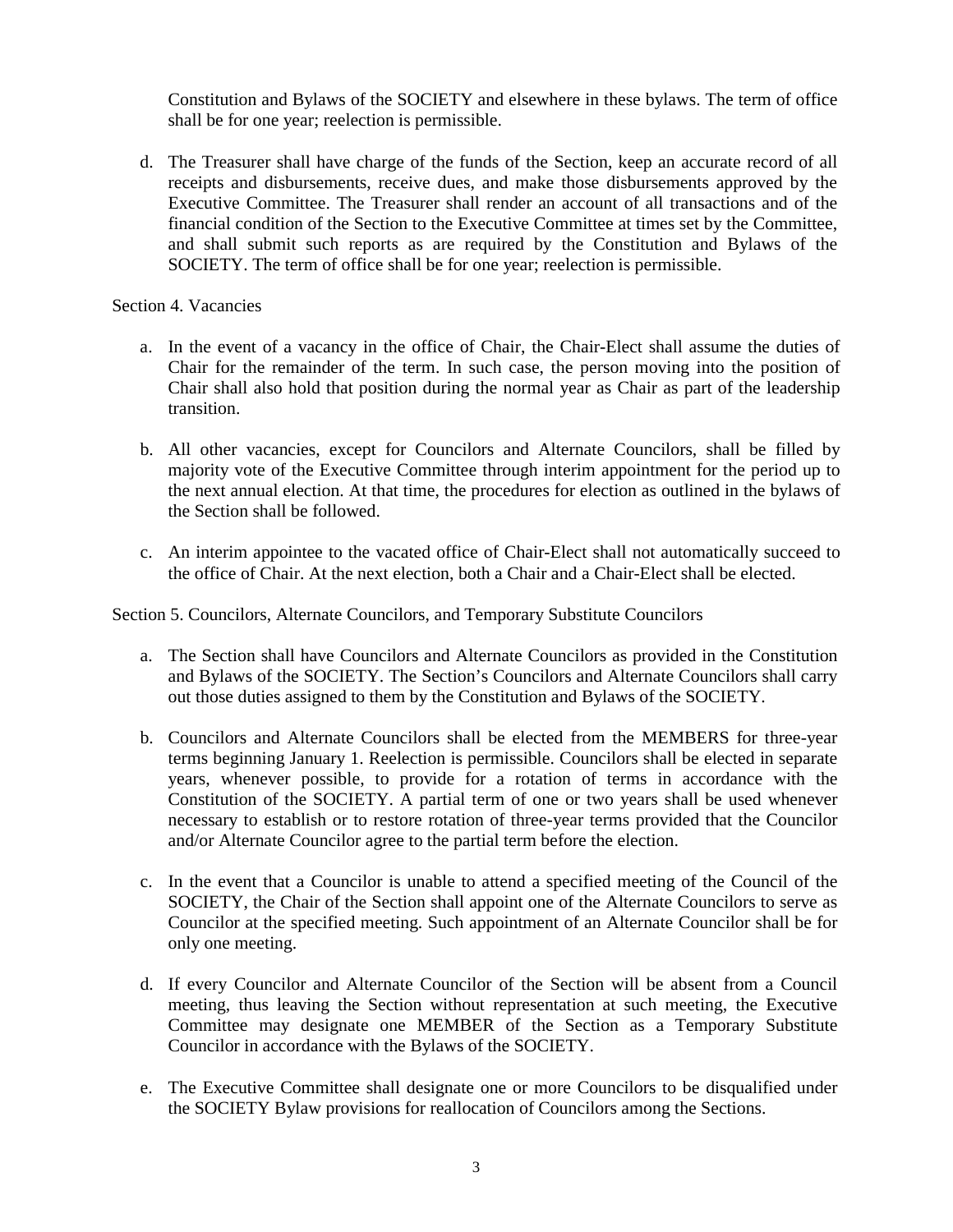f. Any vacancy in the position of Councilor or Alternate Councilor shall be filled for the remainder of the unexpired term at the time of the next annual election. The vacancy may be filled until the next annual election by appointment by the Executive Committee.

# **BYLAW VI Manner of Election and Terms of Office**

Section 1. The election of officers shall be conducted either by a ballot distributed to the members of the Section in accordance with the Bylaws of the SOCIETY or at a regular meeting of the Section provided there is a quorum present as described elsewhere in these bylaws. Councilors and Alternate Councilors shall be elected by a ballot distributed to all members of the Section; affiliates may not vote for officers, Councilors, and Alternate Councilors.

Section 2. Elected officers of the Section shall serve for a term of one year beginning on January 1 or until their successors are elected. At the end of the Chair-Elect's term of office, the Chair-Elect shall succeed to the office of Chair. With the exception of the Chair and Chair-Elect, the incumbent of any position is eligible for reelection.

Section 3. In September of each year, the Nomination Committee shall report to the membership its nominations for each office to be filled. Prior to October 15, any member of the Section may, in writing or from the floor at a meeting, nominate additional candidates for office, if the nomination is seconded by another member. Nominations so made shall be equally valid as those from the Nomination Committee. All candidates nominated shall have indicated willingness to serve if elected.

Section 4. When a ballot is used, the candidates for each office and for Councilor(s)/Alternate Councilor(s) shall be listed in an order to be selected by lot on a ballot to be distributed to each member of the Section by November 1. The ballot shall provide for a write-in candidate for each position to be filled. A paper ballot shall be provided to any member who requests it.

Section 5. The ballots shall be tabulated and validated not later than November 15. Except as noted below, the candidate for each position receiving the largest number of votes shall be declared elected. The Executive Committee may decide that for Councilor(s)/Alternate Councilor(s), the candidate(s) who receive the majority of votes shall be declared elected as Councilor(s) and the candidate(s) who get the next largest number of votes shall be declared elected as Alternate Councilor(s). In case of a tie vote for any position, the Executive Committee, by ballot, shall elect from among the candidates who share the tie vote; the candidate receiving the largest number of votes shall be declared elected.

The results shall be announced by the Section Chair as soon as possible after the election, and also published in the Section's newsletter and/or on the Section's website soon thereafter. The results shall be certified to the Executive Director of the SOCIETY not later than December 1 in accordance with the Bylaws of the SOCIETY.

Section 6. In accordance with the SOCIETY's Bylaws, balloting procedures should ensure fair balloting that is open to all eligible members, protection against fraudulent balloting, and the timely reporting and archiving of balloting results.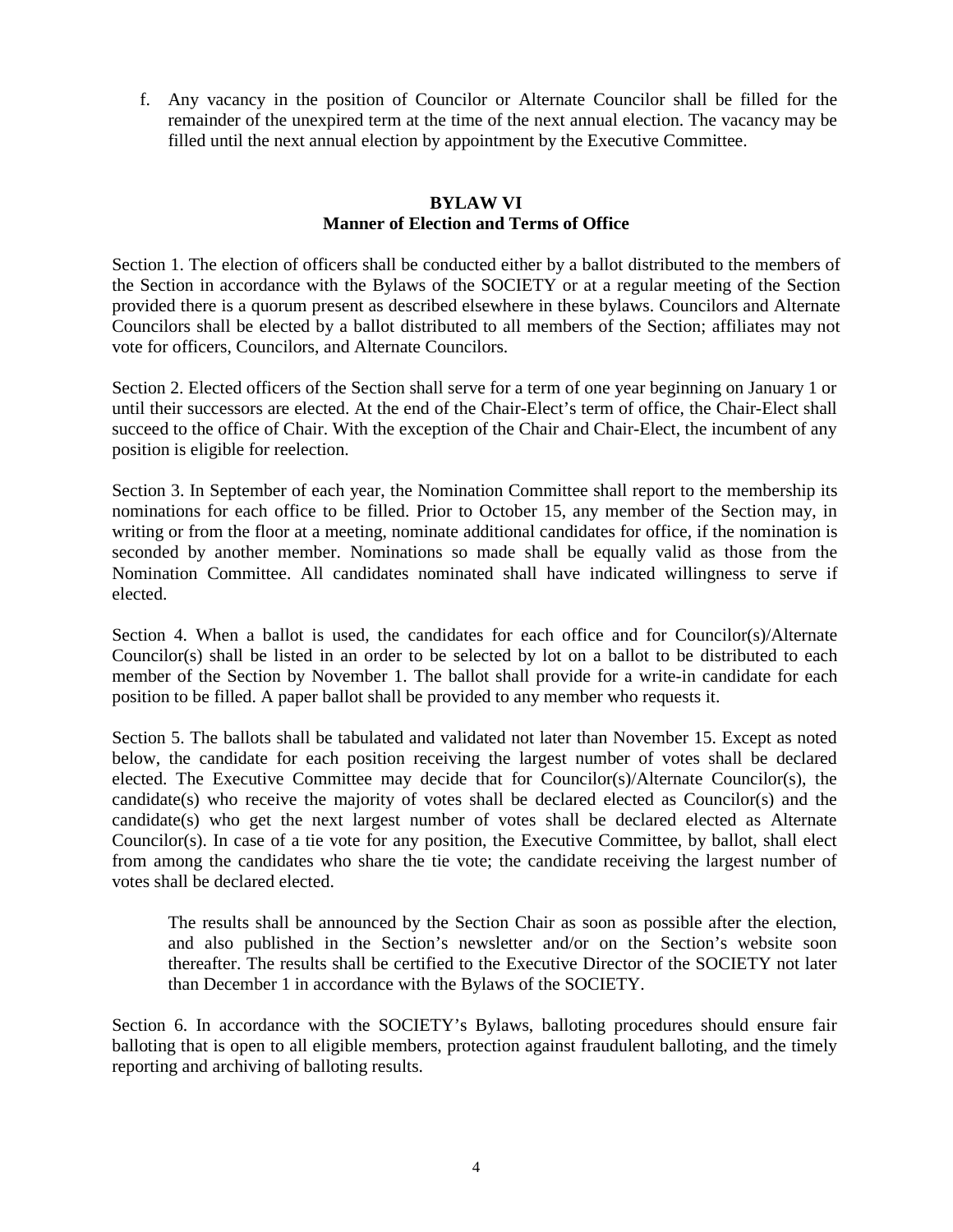# **BYLAW VII Recall of Elected Officials**

Section 1. The elected officials of the Section are subject to recall for neglect of duties or conduct injurious to the SOCIETY. Recall procedures are not applicable to Councilors and Alternate Councilors.

Section 2. The recall of an official shall be initiated when a signed petition, indicating in writing the specific charges and reasonable substantiating evidence, is submitted to the Chair from at least five members of the Section. In the event the Chair is the official in question, the Chair-Elect shall receive the petition and shall assume the duties of the Chair with respect to this issue until the issue is resolved.

Section 3. The Chair shall, without delay, determine that the petitioners are aware of the gravity of their actions and the procedures to be followed. The Chair shall seek an alternate resolution to the problem and a withdrawal of the petition at this time. In the absence of a resolution to the problem, the Chair shall notify the members of the Executive Committee and call a special meeting within thirty days.

- a. The Executive Committee shall promptly continue the recall process or dismiss the petition as ill-founded or find an alternate resolution to the problem. The Chair shall promptly inform the petitioners and the official of the decision of the Executive Committee. If no contact with the official can be made after a reasonable effort, the Executive Committee may remove the official in question with a two-thirds (2/3) vote of the remaining members.
- b. If the proceedings continue:
	- (1) The Chair shall assign the duties of the official to another qualified MEMBER of the Section until the issue is resolved.
	- (2) The official shall be offered an opportunity to answer the allegations in the petition before the Executive Committee. A certified letter shall be sent to the last known address on the official SOCIETY membership roll. Upon notification, the official shall have thirty days to make a written response to the allegations.
	- (3) The Executive Committee shall decide whether or not to proceed after studying the official's response. The Chair shall inform the official and the petitioners of the decision of the Executive Committee. If the Executive Committee decides that the proceedings shall continue, the official shall choose one of the following options:
		- (a) The official may resign.
		- (b) The official may request a recall vote. Section members shall be informed, through brief written statements prepared by the Executive Committee and the official, of the issues involved with the recall vote. Both statements shall be distributed to the members with the ballot. A paper ballot shall be provided to any member who requests it. At least two-thirds (2/3) of votes cast shall be required for the official to be removed from office. The membership shall be informed of the results of the recall vote.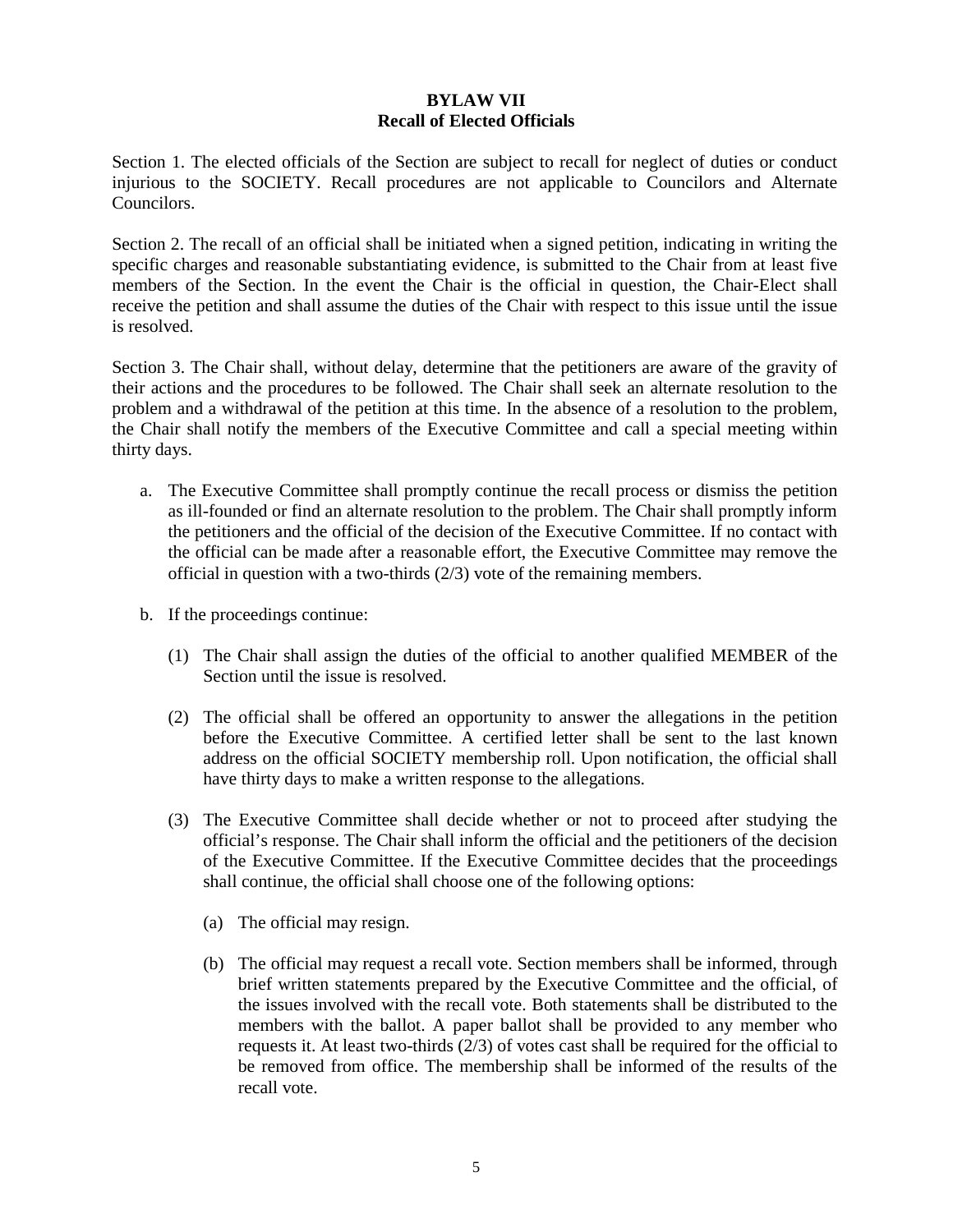- (c) The official may request a hearing and a recall vote by the remaining members of the Executive Committee. At least two-thirds (2/3) vote of the remaining members of the Executive Committee shall be required to recall the official.
- (d) The official may choose not to respond and thus forfeit the position.

Section 4. The vacancy provisions of these bylaws shall be used to fill a vacancy caused by a recall process. The Executive Director of the SOCIETY shall be informed of the recall and the filling of the vacancy.

## **BYLAW VIII Committees**

Section 1. The Executive Committee shall establish committees as necessary for the proper operation of the Section.

Section 2. The Section shall have the following standing committees: Audit, Awards, Nomination, and Program.

Section 3. The Immediate Past Chair shall be the chair of the Nomination Committee.

## **BYLAW IX Meetings**

Section 1. The Executive Committee shall designate the times and places of meetings as it finds necessary or desirable for the proper functioning of the Section.

Section 2. The Executive Committee shall set the order of business for business meetings of the Section. The order of business may be suspended by a majority vote of the members present.

Section 3. The Section may hold special meetings to conduct governance business upon the written request of a majority of the Executive Committee or upon the written request of 15 members of the Section. To be valid, such request shall be received by the Secretary at least ten days before the date requested for the meeting and shall state the exact nature of the business to be transacted. No other business shall transpire at such meetings.

Section 4. Meetings of the Executive Committee and meetings of the Section to conduct Section governance business, with the approval of the Executive Committee, may be held by means of electronic communications technology that permits those in attendance to read or hear the proceedings substantially concurrently with their occurrence, to vote on matters submitted, to pose questions, and to make comments.

Section 5. The Executive Committee shall meet upon due notice either at the call of the Chair or upon request of a majority of its members. A quorum for an Executive Committee meeting shall consist of a majority of the voting members of the Committee. In the absence of a quorum, called meetings of the Executive Committee shall adjourn to a specific date.

Section 6. Due notice of all meetings shall be sent to each member and affiliate of the Section. A quorum for the transaction of governance business at such a Section meeting shall consist of 11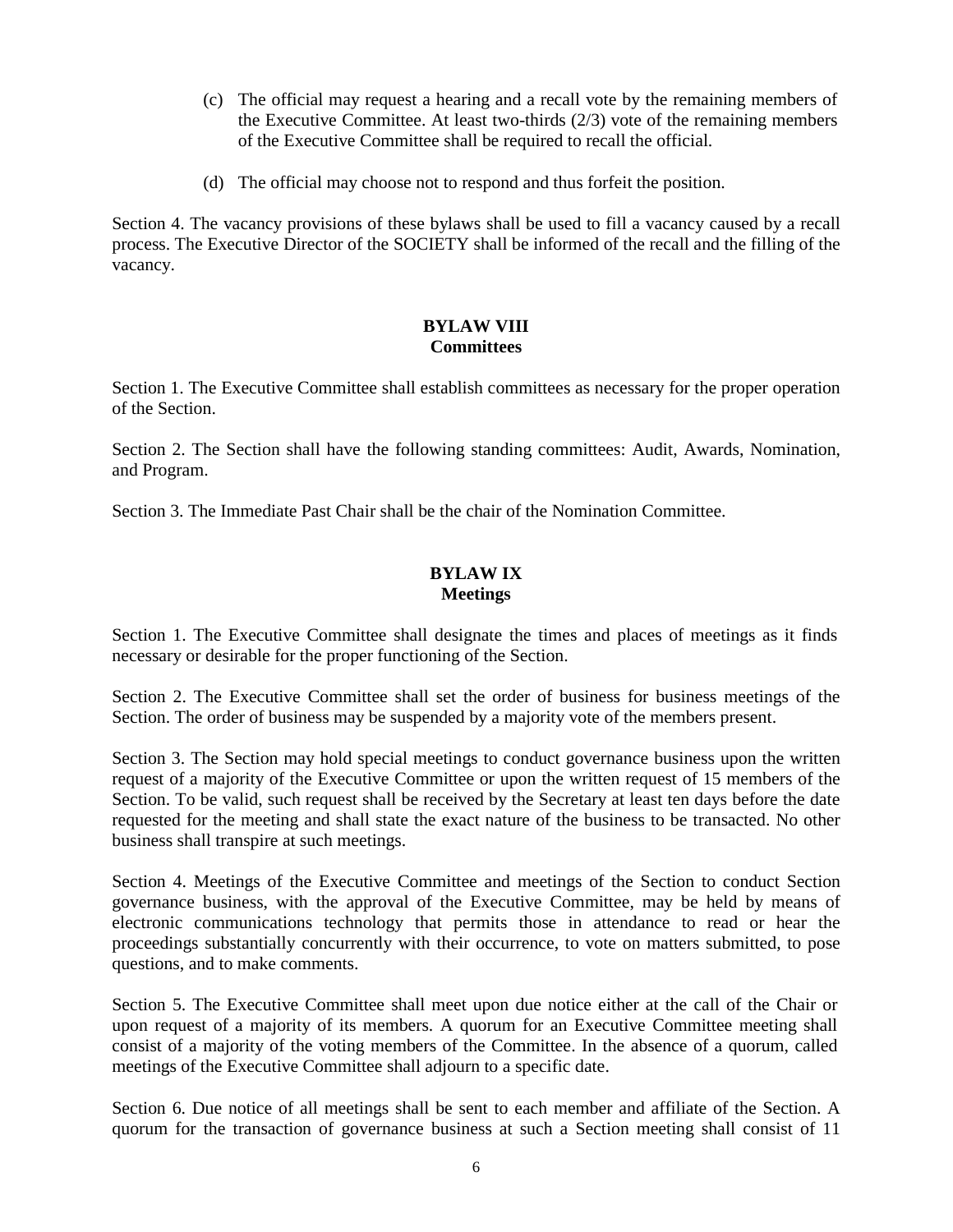members of the Section. No governance business shall be conducted in the absence of a quorum. Notice of other meetings of the Section shall be disseminated in such a manner that it is available to all members and affiliates of the Section.

Section 7. The fee for registration at any special meeting shall be decided by the Executive Committee in accordance with the Constitution of the SOCIETY.

Section 8. The most recent edition of *Robert's Rules of Order Newly Revised* shall be the parliamentary authority for all matters not covered in these bylaws or in the SOCIETY's documents.

## **BYLAW X Finances**

Section 1.

- a. Members of the Section may be assessed voluntary Local Section dues in an amount set by the Executive Committee. The Executive Committee shall have the option to waive or discount dues for STUDENT MEMBERS and for others as provided in the SOCIETY's Bylaws for waived or discounted dues.
- b. Society Affiliates shall be assessed annual dues in an amount set by the Executive Committee.
- c. The annual dues of Local Section Affiliates shall be determined by the Executive Committee in accordance with the Constitution and Bylaws of the SOCIETY, and as mentioned elsewhere in these bylaws.

Section 2. The Section may raise or collect funds to be expended for local purposes, and may have the entire management and control of such funds insofar as such management and control shall not conflict with any provision of these bylaws or with the Constitution or Bylaws of the SOCIETY.

Section 3. The Section may receive donations or bequests made to it, and may expend or invest the same on behalf of the Section. Such expenditures or investments shall be made by the Treasurer of the Section upon authorization by the Executive Committee.

Section 4. An annual audit of the books of the Treasurer and of any other transactions regarding the Section's funds shall be conducted by an Audit Committee of two or more disinterested members or individuals, appointed by an officer with no authority to disburse funds. The audit report shall be submitted to the Executive Committee by January 31.

#### **BYLAW XI Amendments**

Section 1. A petition to amend the bylaws may be initiated by the Executive Committee, or by petition signed by at least 15 members of the Section. If the proposed amendment is approved by the Executive Committee, if practical, it shall be submitted to the SOCIETY's Committee on Constitution and Bylaws for review.